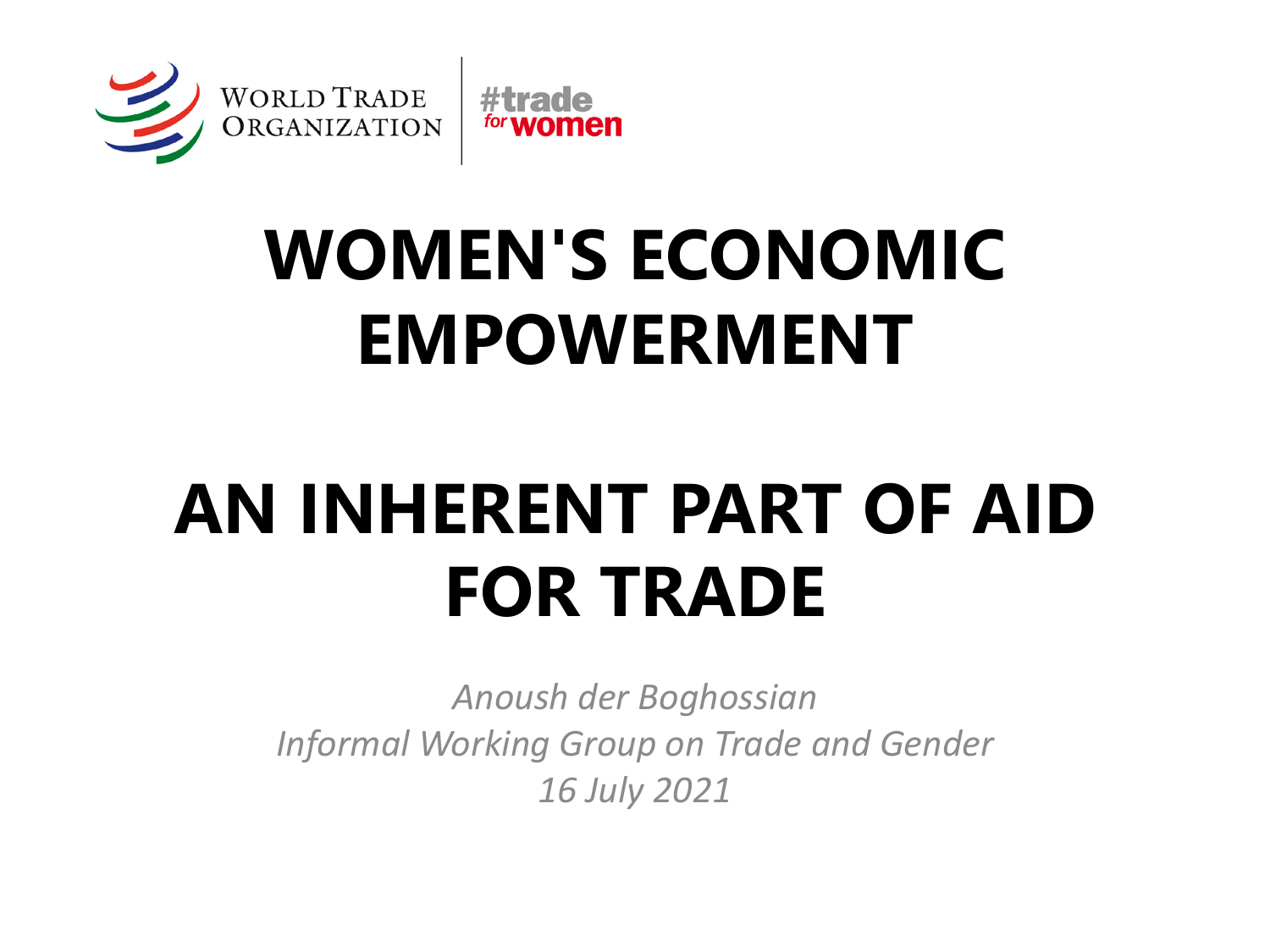

## **CONTENTS**

- Introduction
- Study focus
- Data and sources
- Study findings
- Policy implications and lessons
- Conclusion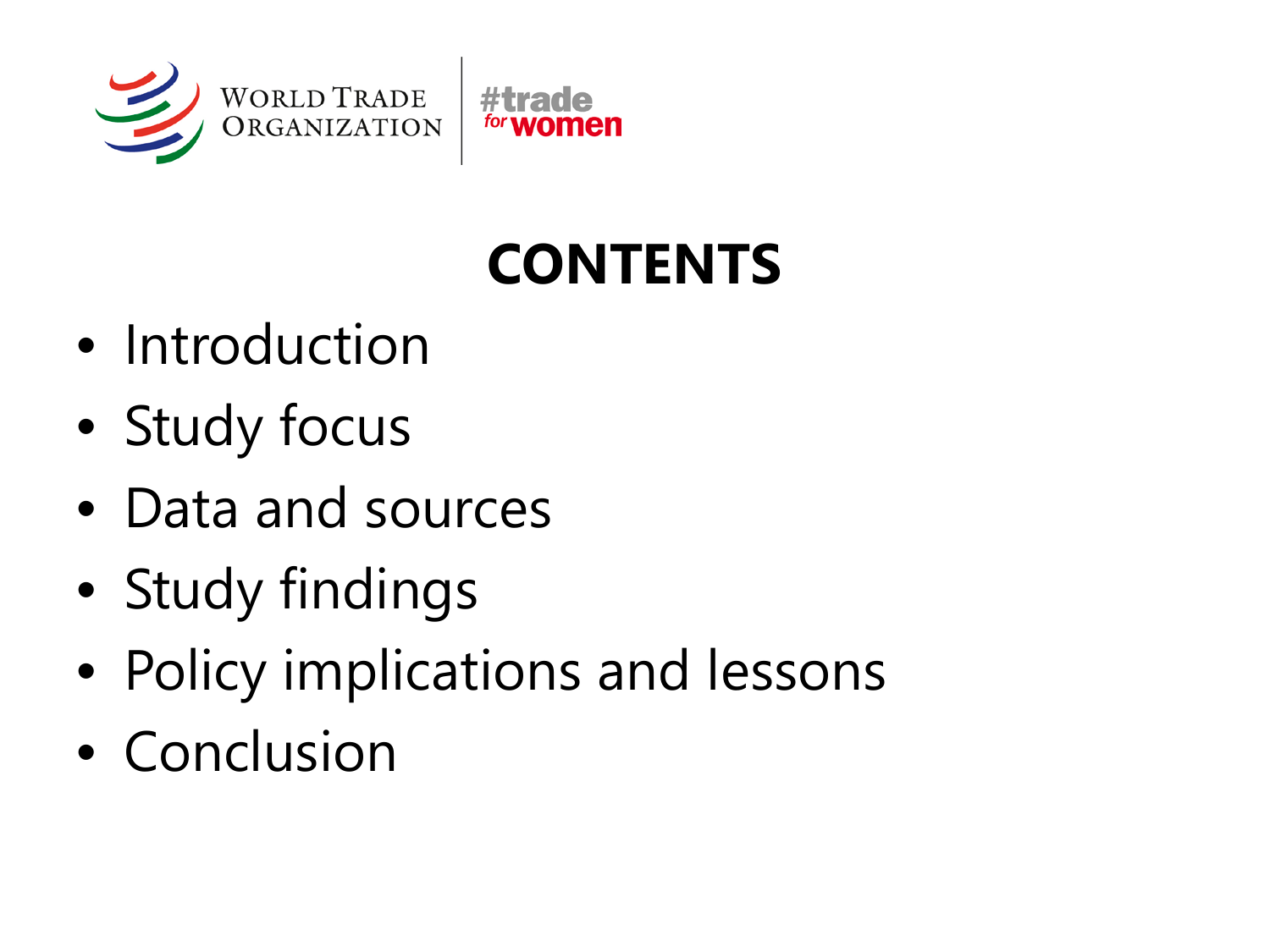

#### **INTRODUCTION**

#### **Gender: an element in Aid for Trade since 2006**

The final report of the Task Force (WT/AFT/1) - July 2006:

- "Aid for trade should take full account ... of the gender perspective … ".
- Donors and partner countries jointly commit to the "harmonization of efforts on cross-cutting issues, such as gender equality."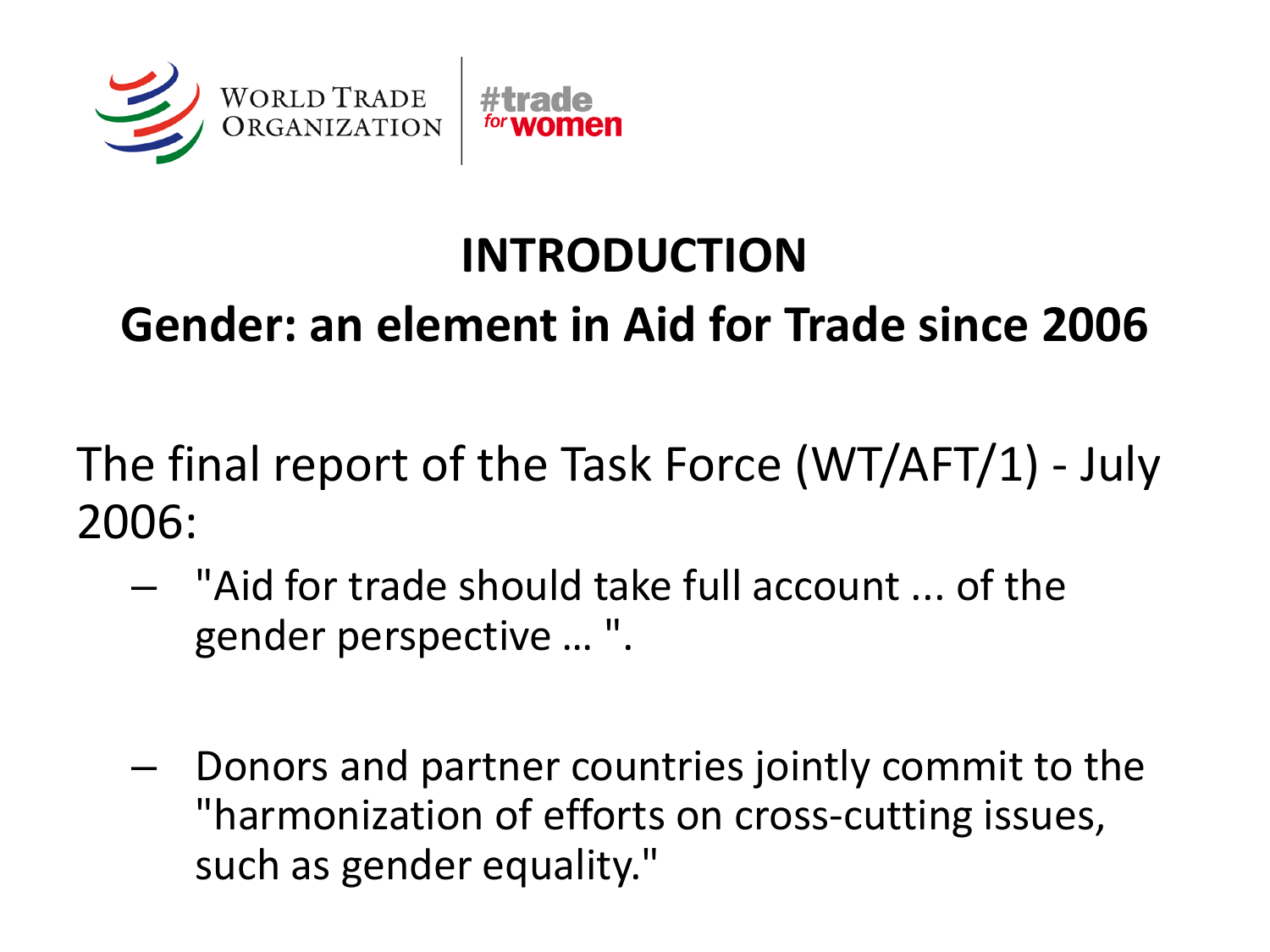

#### **INTRODUCTION: CURRENT APPROACHES**

- The Buenos Aires Declaration on Trade and Women's Economic Empowerment
- Interim report (WT/L/1095/Rev.1). A key work pillar of the IWG on trade and gender
- WTO Trade and Gender Action Plan 2017-2019: "Mapping out policy trends through WTO monitoring processes"
- WTO Trade and Gender Action Plan 2021-2026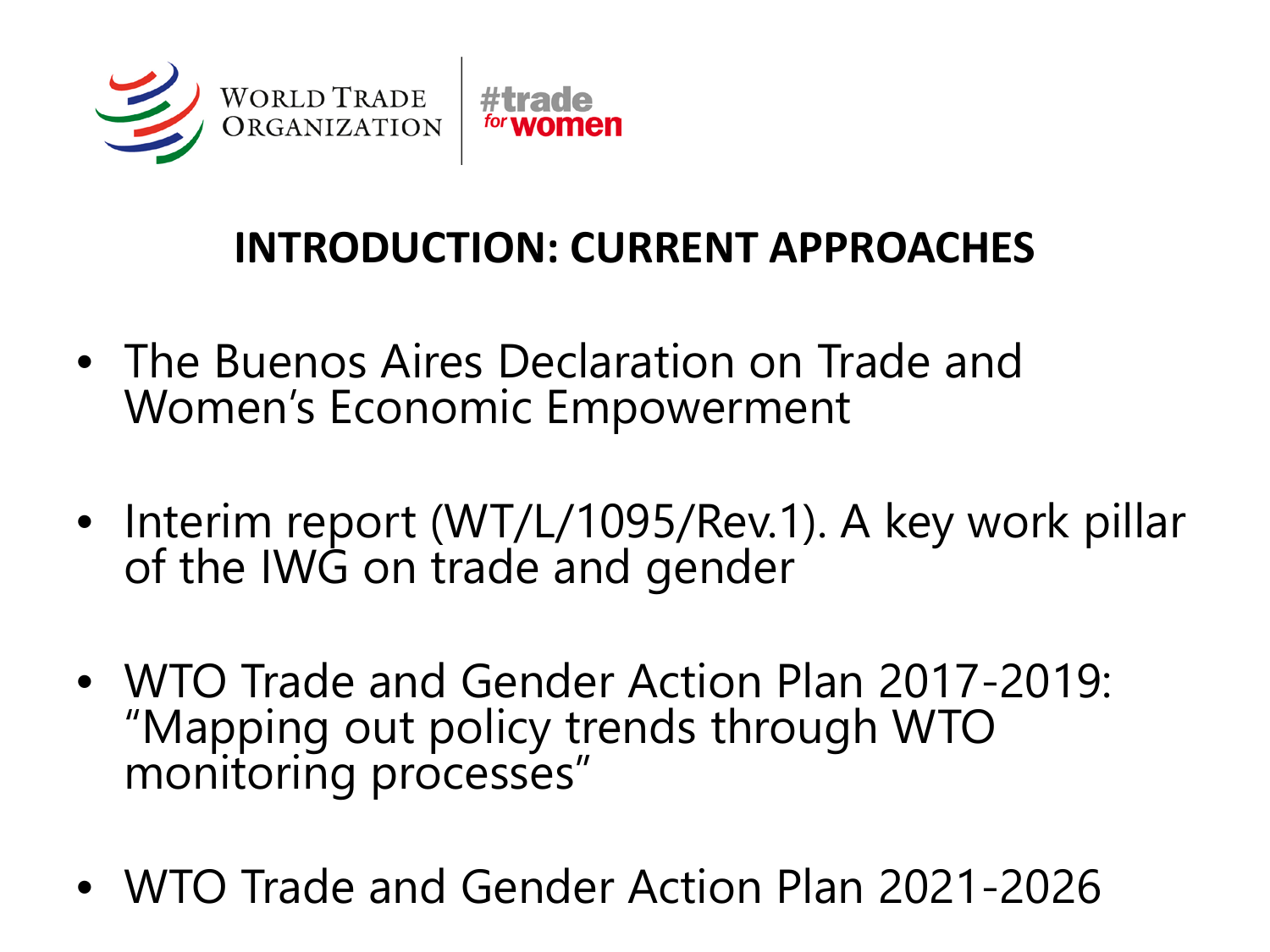

### **STUDY FOCUS**

- What is the impact of Aid for Trade on gender and women's empowerment, in the last 12 years of this Initiative's existence
- One of the 1<sup>st</sup> issues of WTO research
- WTO context : AfT reform discussions 2019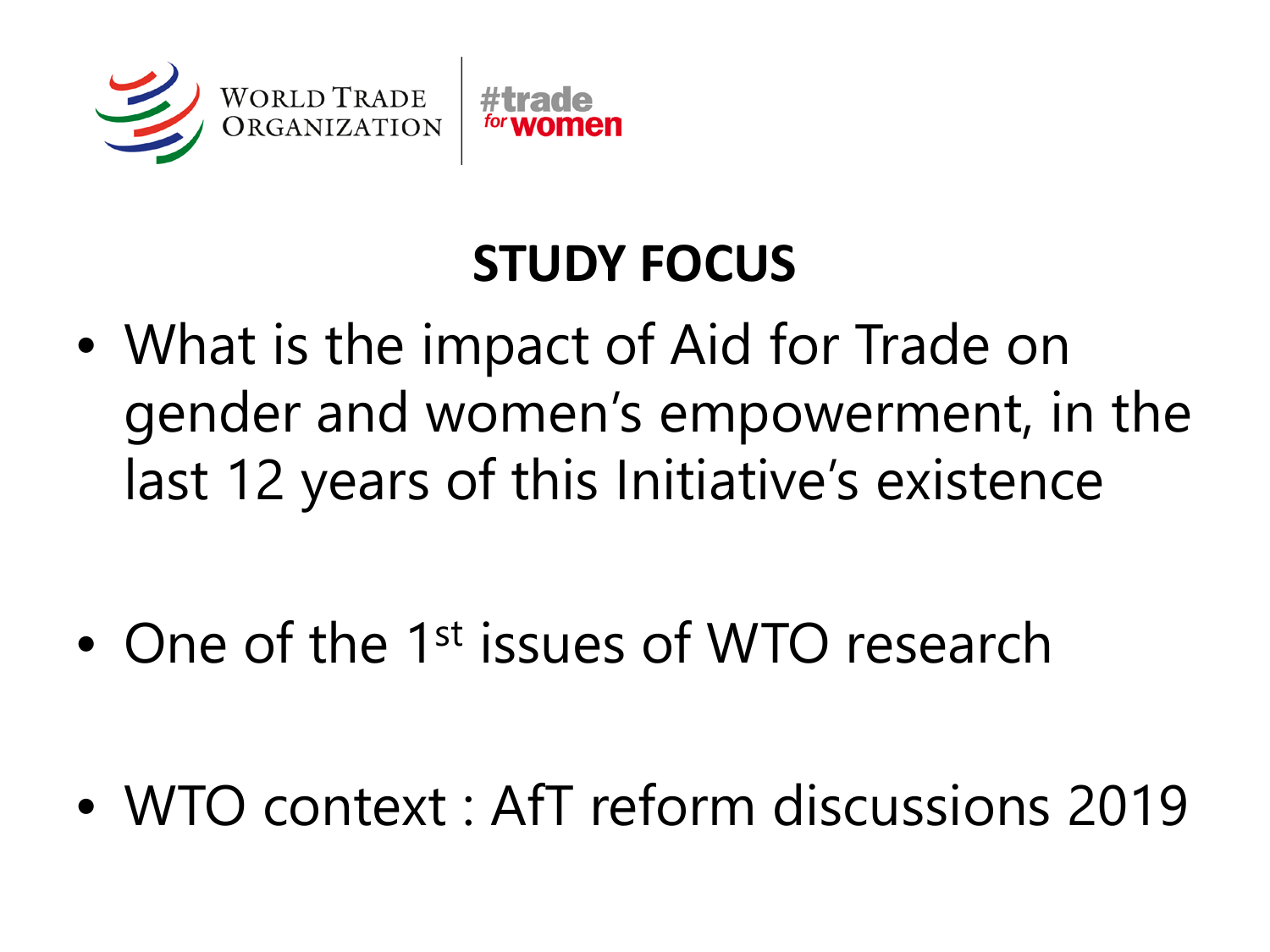

#### **DATA AND SOURCES**

- Focus: bilateral donors and country partners Aid for Trade strategies and programmes.
- The analysis based on the information provided by WTO Members during the Monitoring and Evaluation Exercises (M&E) since 2007.

• More than 500 questionnaires were reviewed covering the four phases of Aid for Trade.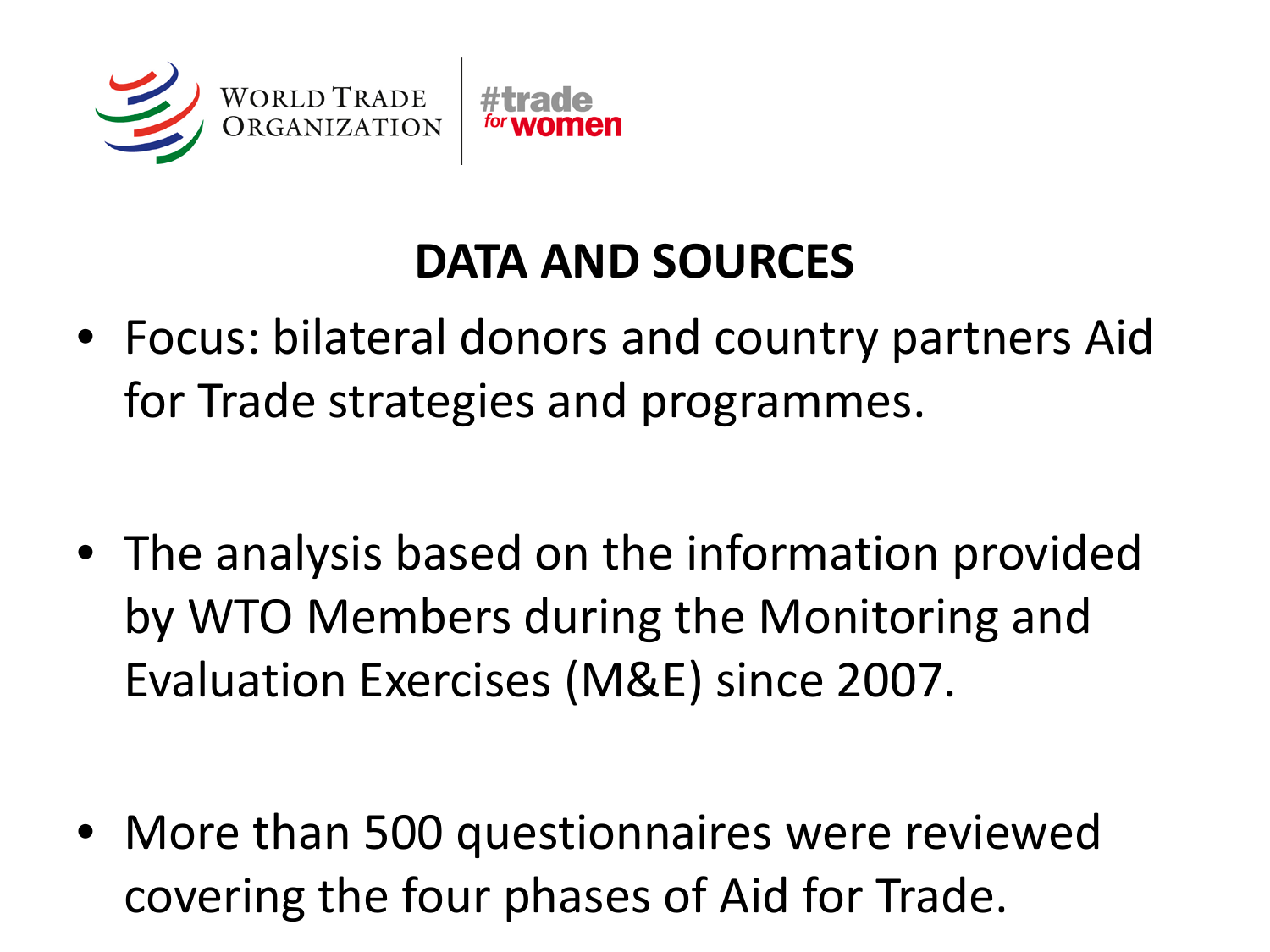

## **STUDY FINDINGS**

4 operationalization phases:

- Phase 1: 2005-2007
- Phase 2: 2007-2010
- Phase 3: 2010-2017
- Phase 4: 2018-onwards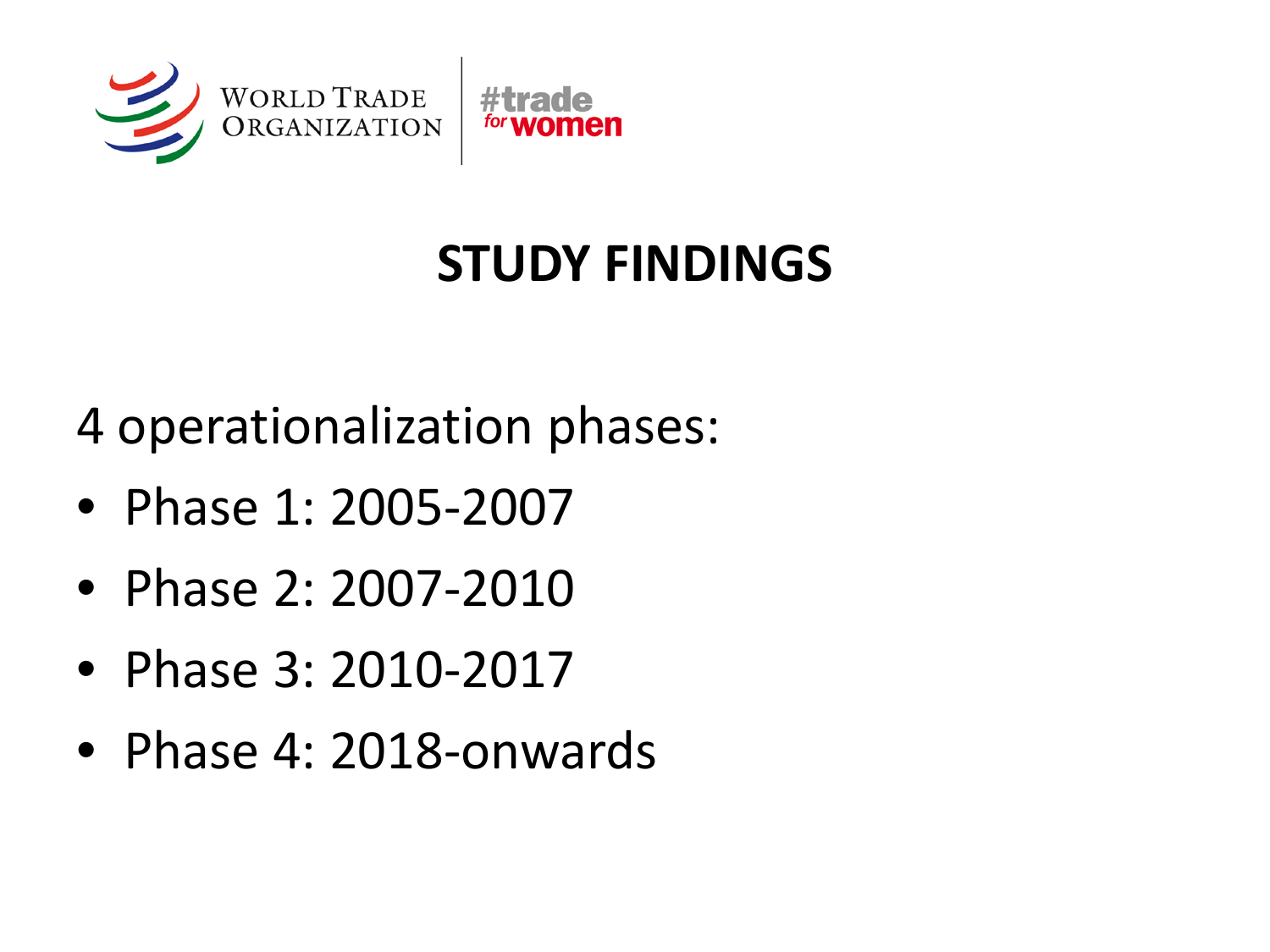

# **STUDY FINDINGS Gender has been a growing focus since the initial phase**

Aid for Trade = A continuous increase in the focus of donors and developing economies on gender equality in Aid for Trade objectives since 2006-2007: both groups now at par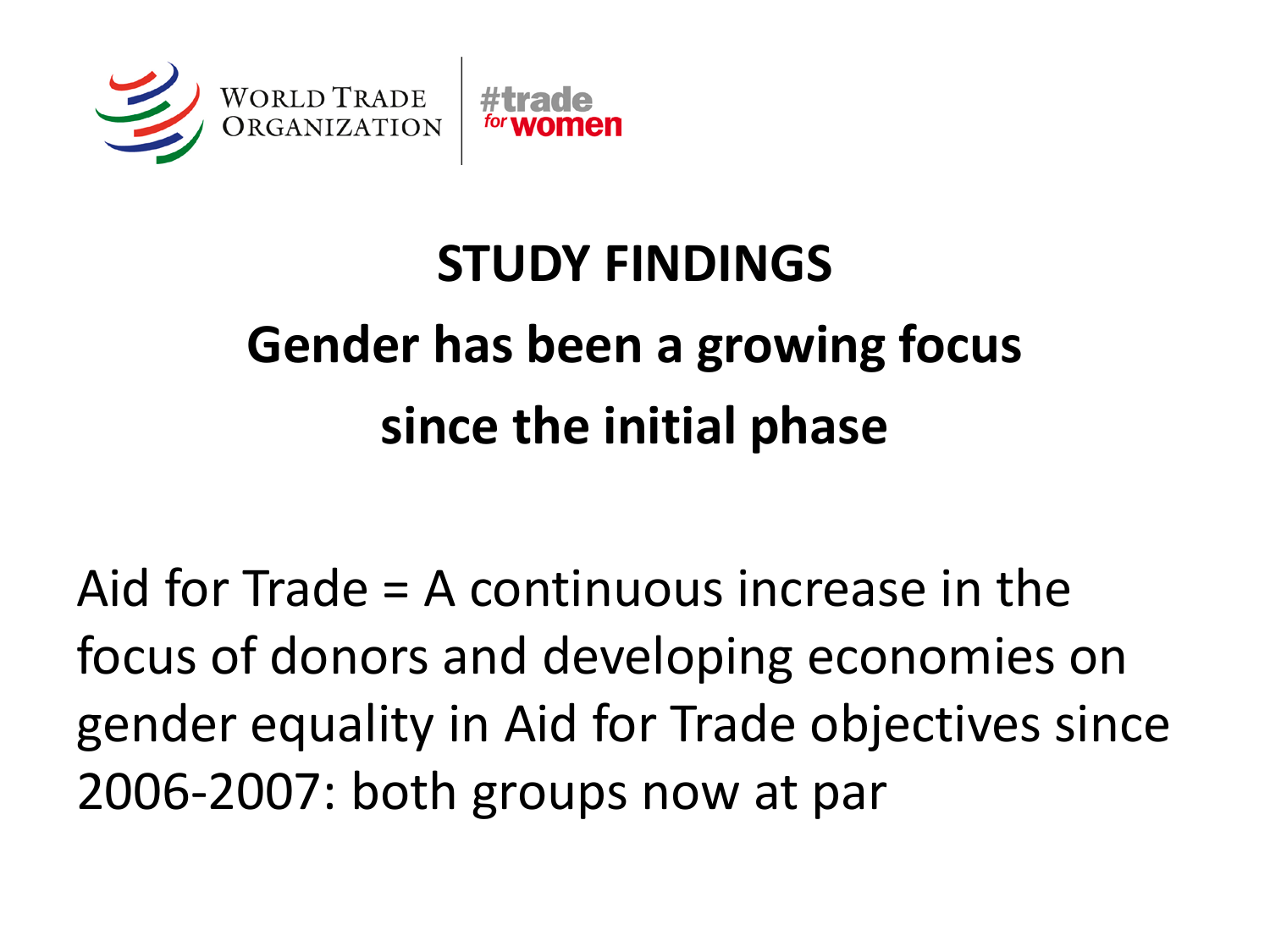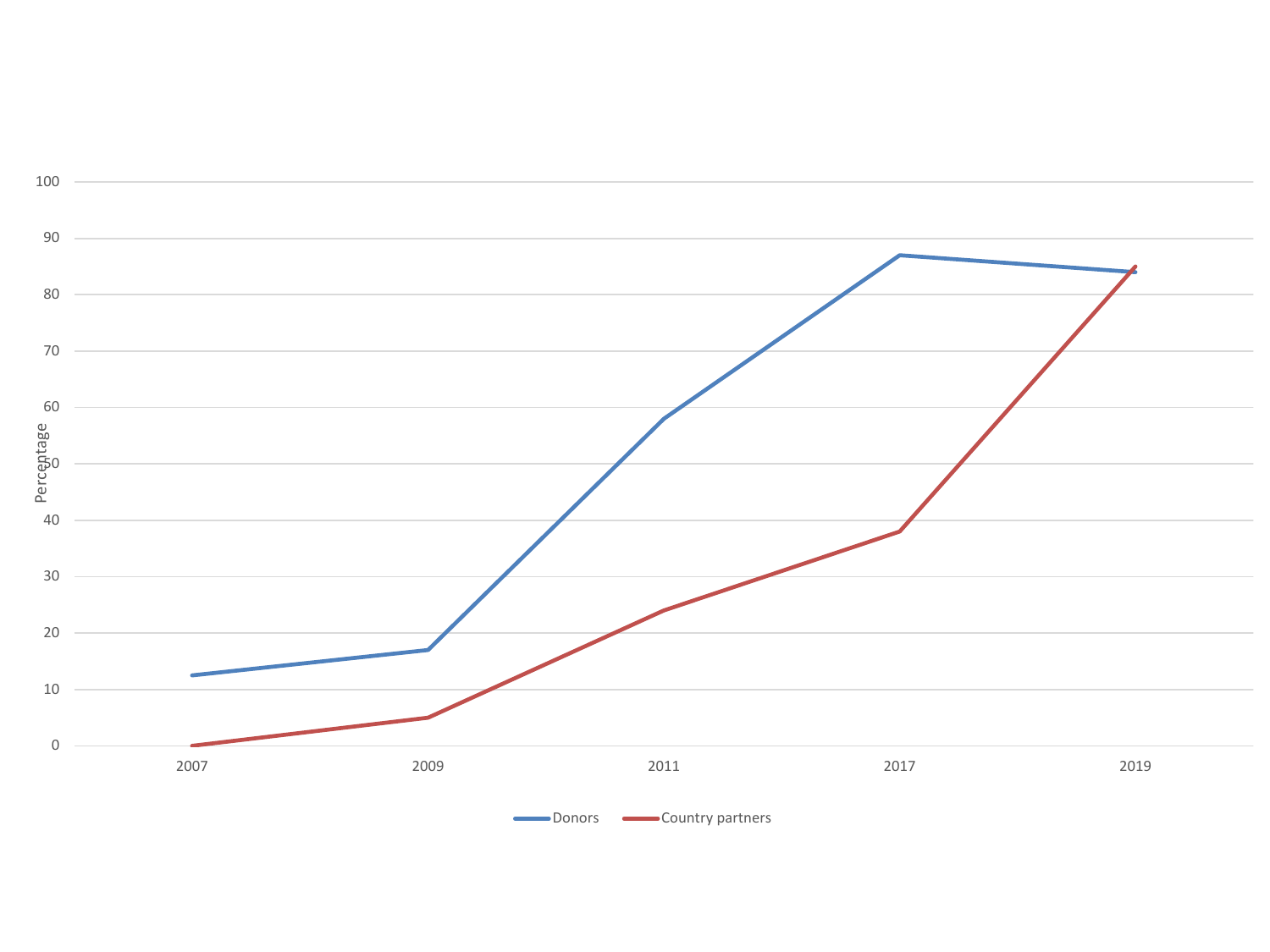

### **STUDY FINDINGS**

**A disconnect between objectives & priorities**

• Explain difficulty in assessing the real impact of aid for trade on women's economic empowerment.

• Shows the challenges to translate objectives into effective programming.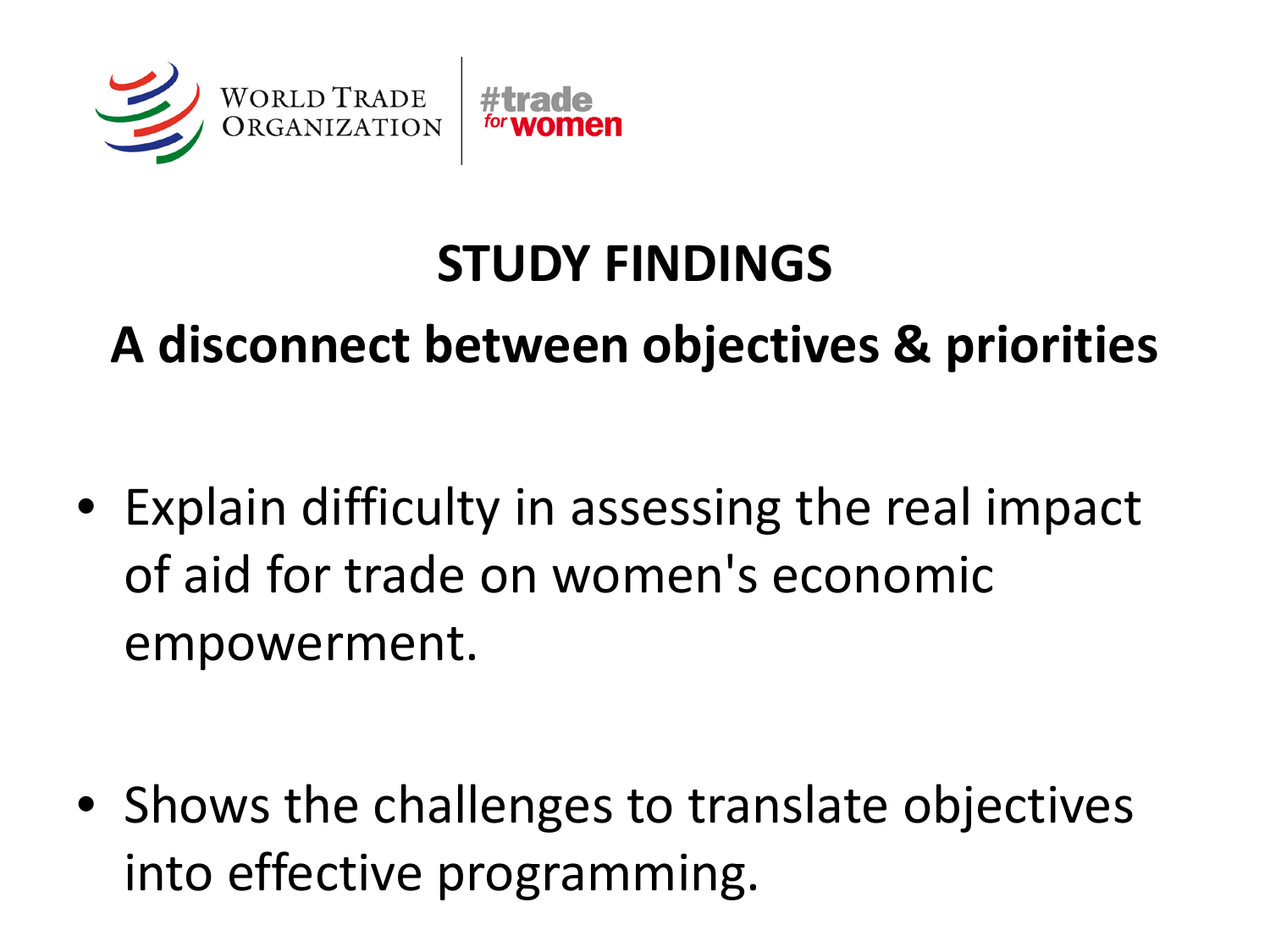

### **STUDY FINDINGS**

#### **A disconnect between objectives & priorities**

• The 2011 M&E confirms this trend.

• Aid for Trade flows confirm this trend.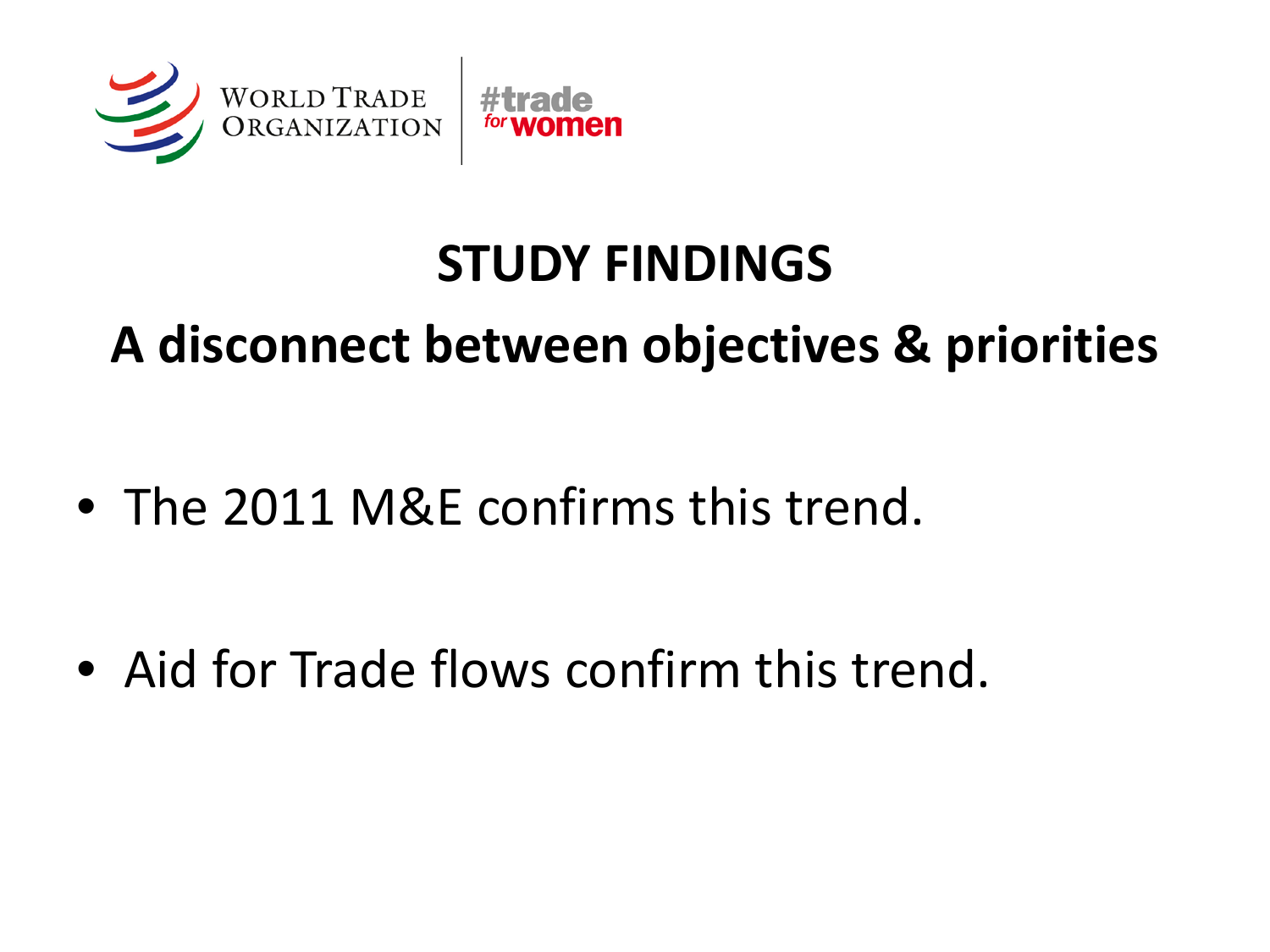

#### **POLICY IMPLICATIONS &LESSONS**

- Aid for Trade can help foster women's empowerment if it is the principal objective and priority of the projects
- Need for a more systemic approach in evaluating Aid for Trade's impact on women -> reform M&E -> 2021-2022
- Tools and indicators to be developed assessing quantitatively and qualitatively the differential impact of Aid for Trade on men and women.
- A "gender chapter" in next Aid-for-trade Work programmes?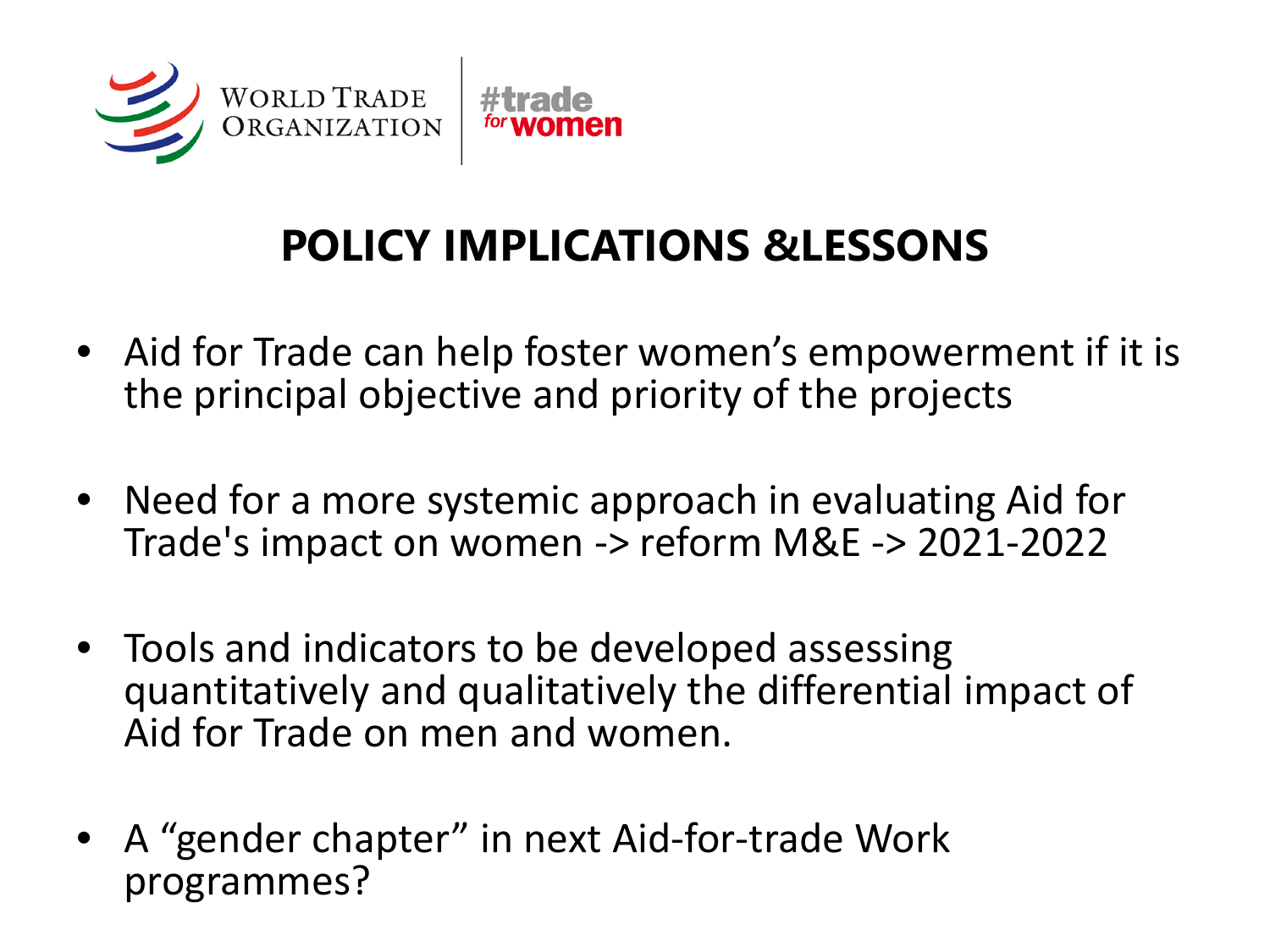

## **NEXT STEPS & CONCLUSION**

• Extending the research to the concrete case stories

• Looking at new issues: green/blue economy.